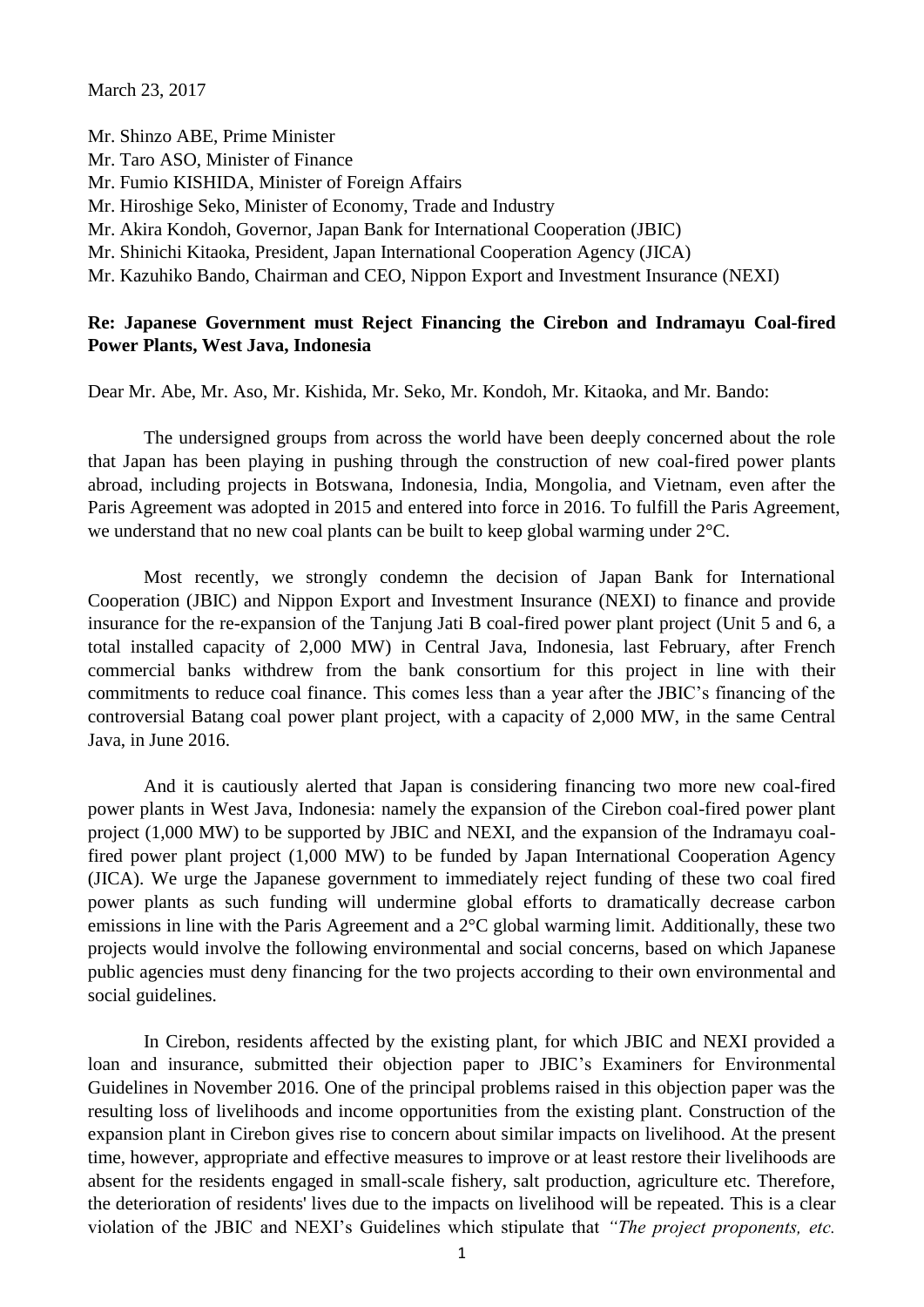*must make efforts to enable the people affected by the project to improve their standard of living, income opportunities, and production levels, or at least to restore them to pre-project levels."*

The residents affected by the expansion project also filed a lawsuit against the West Java provincial government, claiming that the environmental permit for the expansion project was not appropriately issued by the provincial government, including no correction in the Cirebon Regency spatial plan and the lack of communities' participation in the process of developing the environmental impact assessment. The suit launched a legal action to demand the administrative court to nullify the permit. The public trial of this case started on January  $11<sup>th</sup>$  this year and is ongoing. Japanese government must be fully aware that if the cancelation of the environmental permit is confirmed by legal decision, it becomes clear that the expansion project in Cirebon violates the JBIC and NEXI's Guidelines, which require *"the compliance with environmental laws of the host nation and local governments concerned"* and *"the submission of environmental permit certificates issued by the host governments."*

In Indramayu, the local residents have expressed their strong opposition against the expansion of coal-fired power plant by sending petition letters directly to JICA five times since last year. In the letters, they have repeatedly conveyed their concerns about the impact on health as well as their livelihoods, such as fishing and farming. It is clear that no *"social acceptability"* for this expansion project has been secured, which the JICA Guidelines require.

It is also reported that the relevant authorities of Indonesian government have failed to secure the appropriate and transparent processes in land acquisition and compensation measures as well as environmental assessment related to the Indramayu expansion project.

For example, the compensation for landowners has been already paid by the government authority since last December and the land-clearing work for the expansion project seems to be slated to start this March. However, no draft and final version of land acquisition / compensation plan and livelihood restoration plan has been completed or has been made public yet till today (as of the middle of March). While the landowners, who are assigned to hand the compensation to the tenants after receiving it from the authority, usually don't provide any document or proper explanation, tenant farmers could not have any opportunity to express their opinion about or even to know the standard of the compensation for their crop. Likewise, it is not ensured that the fisherman and the daily farm workers could know about the measures for their loss of livelihoods or income opportunity. This is a fatal violation of the JICA environmental and social guidelines, which require *"appropriate participation by affected people in the planning, implementation, and monitoring of resettlement action plans"* and *"the disclosure of resettlement action plans."*

The above-mentioned four projects in Indonesia are all located in Java Island and total capacity is 6,000 MW if all the projects are carried out as planned. In the meantime, it is reported that the electricity reserve margins in the Java-Bali grid have already reached 32.34 percent surplus. A government report states that the electricity reserve margins in the Java-Bali grid could reach 63 percent surplus in 2019 after all the power plants that is currently under construction are completed.<sup>1</sup> It is because the demand for electricity hasn't been increasing as estimated due to the overestimated rate of economic growth by the Indonesian government. Thus, there should be a thorough analysis whether those coal plant projects are to primarily produce energy for people and about energy access for the poor, and whether any more sensible alternatives could be available.

1

<sup>1</sup> http://www.djk.esdm.go.id/pdf/RUPTL/RUPTL%20PLN%202016-2025.pdf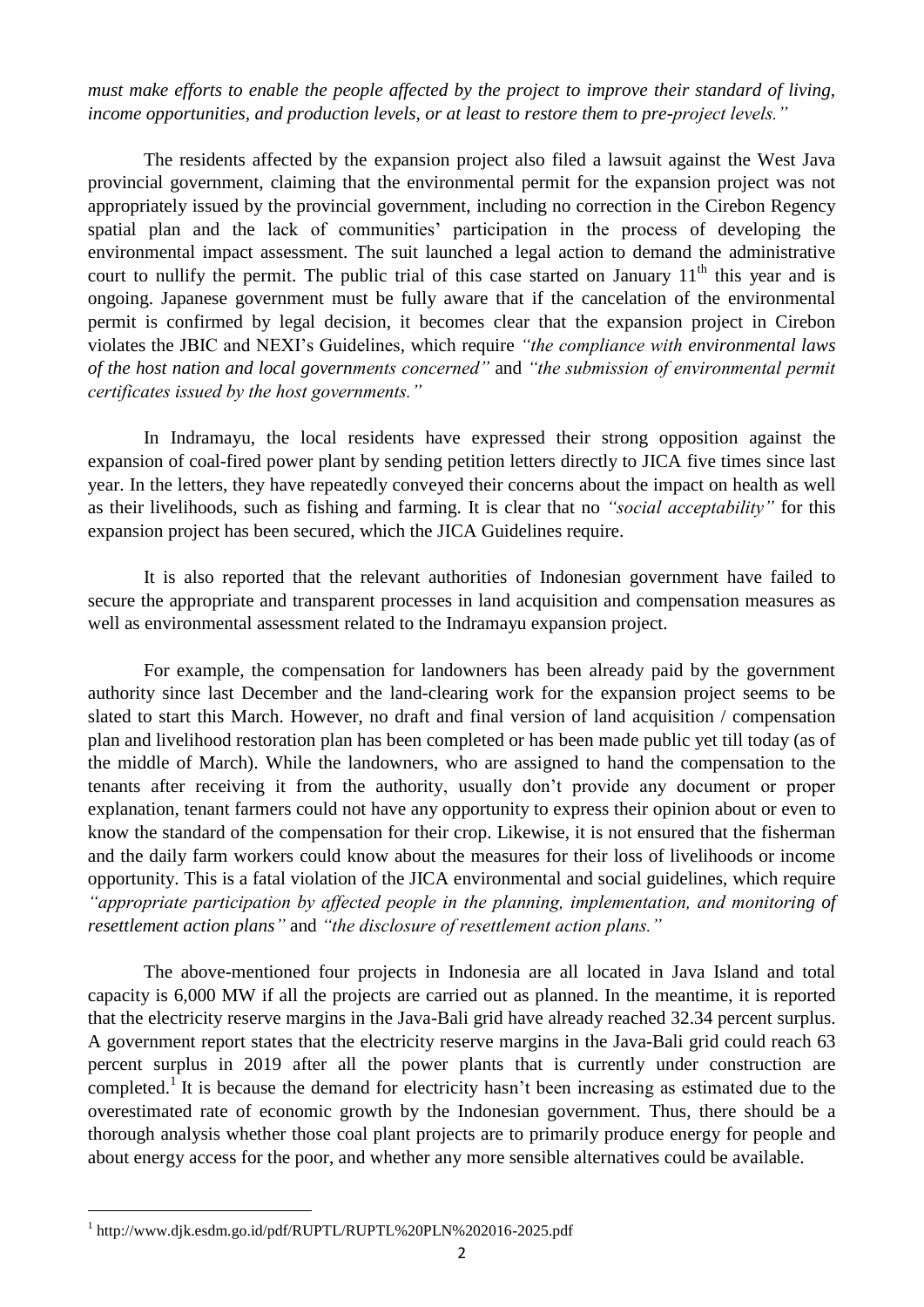It has been already too huge burden for Indonesian communities to become the victims of land grabbing, environmental degradation, human rights violations, and divided community, giving in to Japan-funded coal projects. We call on the Japanese government to immediately reject financing the Cirebon and Indramayu coal-fired power plants in West Java. Japan must end its financing for coal projects and shift toward clean and sustainable renewable energy projects that will increase access to electricity without polluting local air and water or contributing to climate change.

Cc: Mr. Fumiya Kokubu, President & CEO, Marubeni Corporation Mr. Yuji Kakimi, President, JERA Co., Inc. Mr. Masahiro Okafuji, President & Chief Executive Officer, ITOCHU Corporation Mr. Toshifumi Watanabe, President, Electric Power Development Co., Ltd. (J-POWER) Mr. Kuniharu Nakamura, President and CEO, Sumitomo Corporation Mr. Shigeki Iwane, President, Kansai Electric Power Company Mr. Nobuhide Hayashi, President & CEO, Mizuho Bank, Ltd. Mr. Takeshi Kunibe, President, Sumitomo Mitsui Banking Corporation Mr. Takashi Oyamada, President & CEO, The Bank of Tokyo-Mitsubishi UFJ, Ltd. Mr. Hitoshi Tsunekage, President, Sumitomo Mitsui Trust Bank, Limited Mr. Mikio Ikegaya, President, Mitsubishi UFJ Trust and Banking Corporation Mr. Yoshio Kono, President and Chief Executive Officer, The Norinchukin Bank Mr. Hideyuki Kudo, President and Chief Executive Officer, Shinsei Bank, Limited Mr. Lee Duk-Hoon, Chairman & President, The Export-Import Bank of Korea Mr. Philippe Brassac, Chief Executive Officer, Credit Agricole S.A. Mr. Antoine Sirgi, Senior Country Officer Japan, Credit Agricole CIB, Tokyo Branch Mr. Ralph Hamers, CEO and chairman Executive Board, ING Group Mr. Yuichi Hirasawa, Director Corporate Clients, ING Wholesale Banking in Japan Mr. Piyush Gupta, Chief Executive Officer, DBS Bank Ltd Mr. Hiroshi Ito, Branch Manager, DBS Bank Ltd Tokyo Branch Mr Samuel N. Tsien, Group Chief Executive Officer, OCBC Bank Ltd Mr. Bernard Lloyd Fernando, General Manager, OCBC Bank Ltd Tokyo Branch

# *LIST OF SIGNATORIES*

This letter is signed by 280 organizations, including those working at international and regional levels plus organizations working nationally in 47 countries.

## **INITIAL SIGNATORIES**

Wahana Lingkungan Hidup Indonesia (WALHI – FoE Indonesia) Friends of the Earth Japan Japan Center for a Sustainable Environment and Society (JACSES) Kiko Network, Japan 350.org Japan

## **INDONESIAN ORGANISATIONS**

AEER (Aksi Ekologi dan Emansipasi Rakyat), Indonesia Akar Rumput, Indonesia ASEAN Youth Organization, Indonesia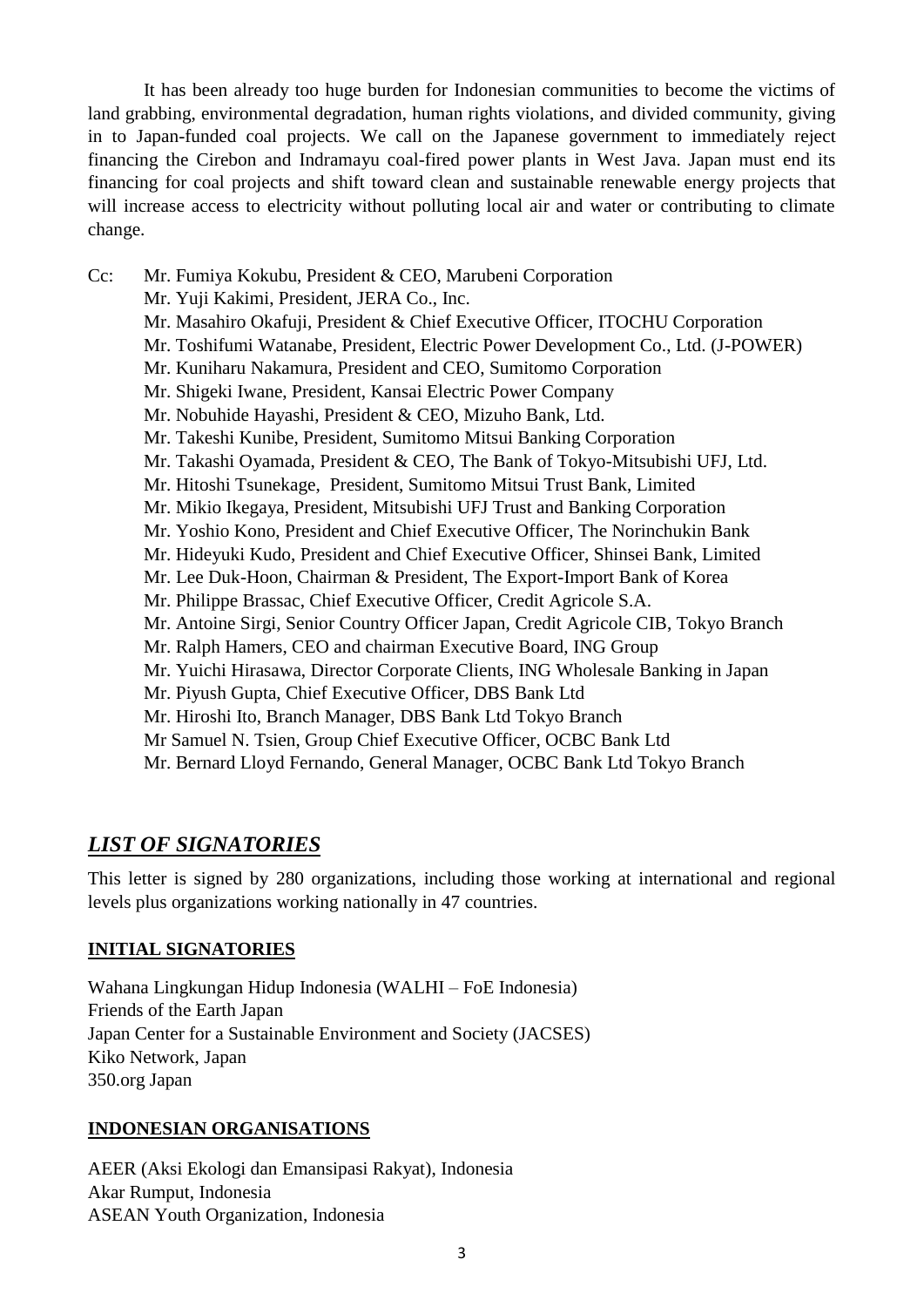AURIGA Nusantara, Indonesia BaliFokus Foundation, Indonesia Ecoton, Indonesia Greenpeace Indonesia Hijauku.com - Situs Hijau Indonesia Jaringan Advokasi Tambang (JATAM), Indonesia JATAYU, Indramayu, West Java,Indonesia Kanopi Foundation of Bengkulu, Indonesia Kelompok Stacia Hijau, Indonesia Komune Rakapare, Indonesia Komunitas Satwa Cirebon Timur, Indonesia LBH Bandung, Indonesia LPML Katur Nagari, Indonesia Paguyuban UKPWR, Batang, Central Java, Indonesia Rakyat Penyelamat Lingkungan (Rapel), Cirebon, West Java, Indonesia Sahabat Alam, Indonesia Sajogyo Institute, Indonesia Serikat Tani Kerakyatan Sumedang, Indonesia SERUNI, Indonesia TuK Indonesia WALHI Bangka Belitung WALHI Yogyakarta (FoE Indonesia Yogyakarta) WALHI South Kalimantan WALHI South Sumatra WALHI SumBar WALHI West Java WALHI West Sumatera Waste4change World Wildlife Fund for Nature Indonesia YPBB 350 Indonesia

#### **JAPANESE ORGANISATIONS**

A SEED JAPAN Campaign for Nuclear-free Japan Fukuoka NGO forum on ADB, Japan General Incorporated Association Oiso Eneshifuto, Japan Global Alliance for Incinerator Alternatives Asia Pacific Greenpeace Japan Greens Japan Japan International Volunteer Center (JVC) Japan Tropical Forest Action Network (JATAN) Mekong Watch, Japan Network for Indonesian Democracy, Japan (NINDJA) No Nukes! Noniyuku-kai, Japan ODA reform network Kansai, Japan Sarawak Campaign Committee (SCC), Japan Tatebayashi Citizens' network for Climete-Change, Japan Yokohama Action Research, Japan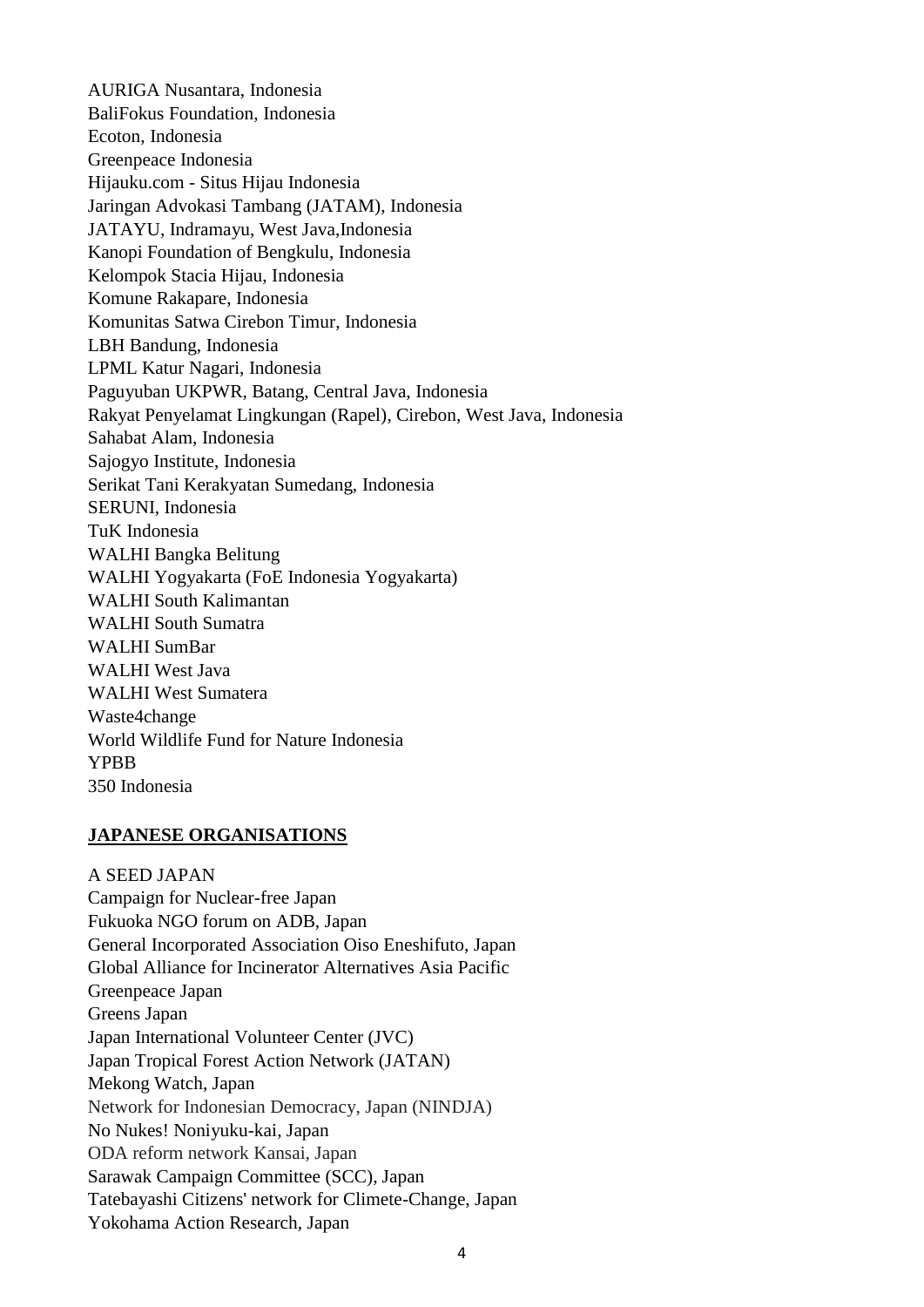## **REGIONAL AND/ OR INTERNATIONAL LEVEL ORGANISATIONS**

The Altai Project BankTrack Development Indian Ocean Network Focus on the Global South Friends of the Earth England, Wales and Northern Ireland Friends of the Earth International GreenArea International Greenpeace Southeast Asia International Rivers Inclusive Development International IPEN (International POPs Elimination Network) Leave it in the Ground Initiative (LINGO) Market Forces Rainforest Action Network Rivers without Boundaries International Coalition Socio-ecological Union Toxic Action network Central Asia

## **NATIONAL-LEVEL ORGANISATIONS**

**Argentina**

Amigos de la Tierra Argentina (Friends of the Earth Argentina)

### **Australia**

Jubilee Australia, Australia National Toxics Network, Australia

**Austria** Finance and Trade Watch, Austria

**Belgium** CNCD-11.11.11, Belgium FairFin, Belgium 11.11.11 Coalition of Belgian NGOs

### **Bosnia and Herzegovina**

Center for ecology and energy, Bosnia and Herzegovina Center for Environment (Friends of the Earth Bosnia and Herzegovina)

### **Brazil**

Amigos da Terra Brasil (Friends of the Earth Brazil)

**Cameroon** Alternatives Durables pour le Développement (ADD), Cameroon

# **Canada**

Above Ground, Canada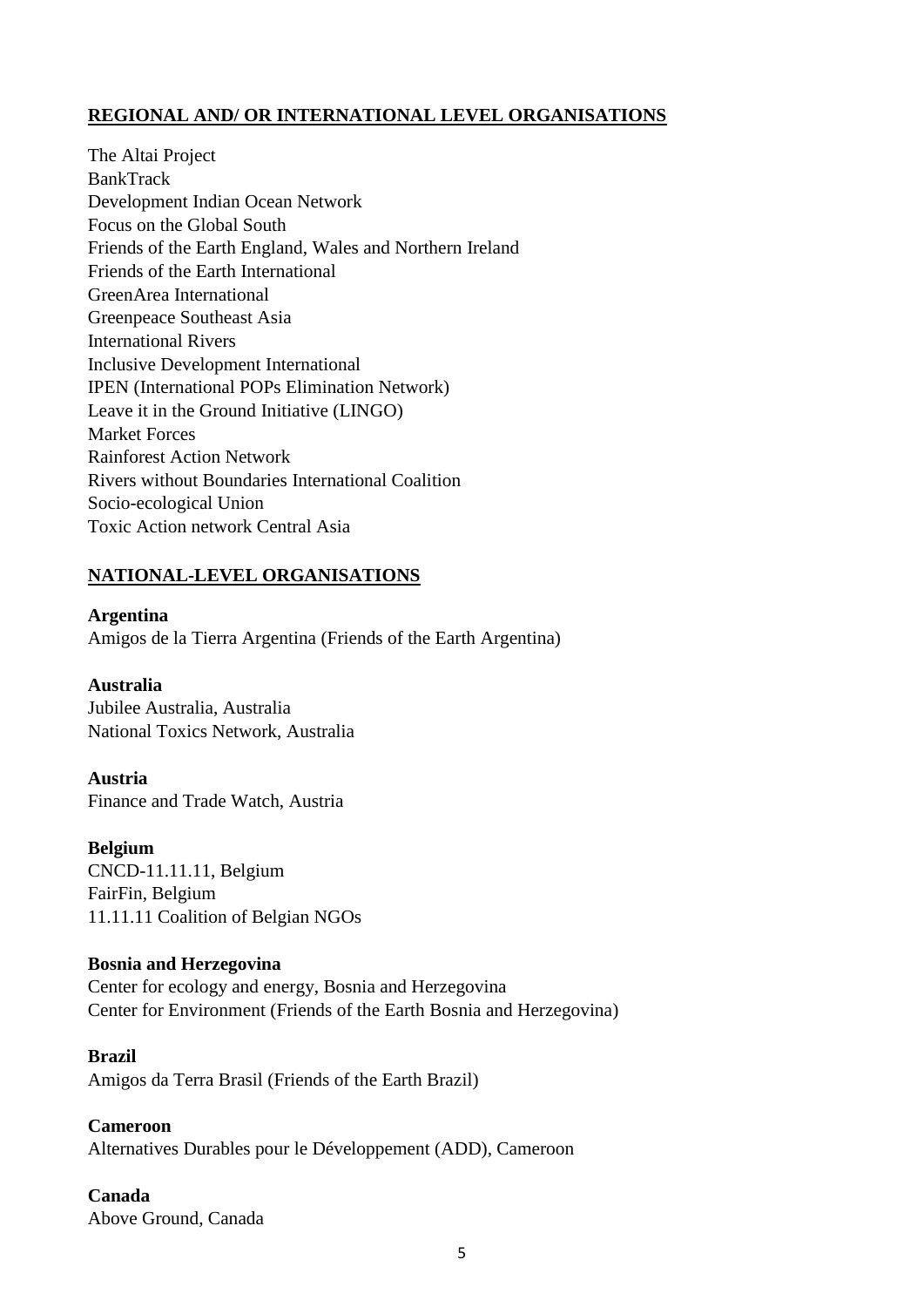Friends of the Earth Canada

**Côte d'Ivoire**

African Center for Environmental Health, Côte d'Ivoire

**Denmark** NOAH (Friends of the Earth Denmark)

**El Salvador** CESTA (Friends of the Earth El Salvador)

**France** Les Amis de la Terre (France Friends of the Earth France)

**Germany** BUND (Friends of the Earth Germany) Facing Finance, Germany Urgewald, Germany

**Ghana** Friends of the Earth Ghana

**India** Conservation Action Trust, India River Basin Friends, India

**Italy** Re:Common, Italy

**Kenya** Save Lamu, Kenya

**Lebanon** IndyACT - Lebanon

**Malaysia** Consumers Association of Penang, Malaysia Friends of the Earth, Malaysia

**Mauritius** Maudesco (Friends of the Earth Mauritius)

**Mexico** Fronteras Comunes A.C., Mexico

**Mongolia** OT Watch, Mongolia Rivers without Boundaries Mongolia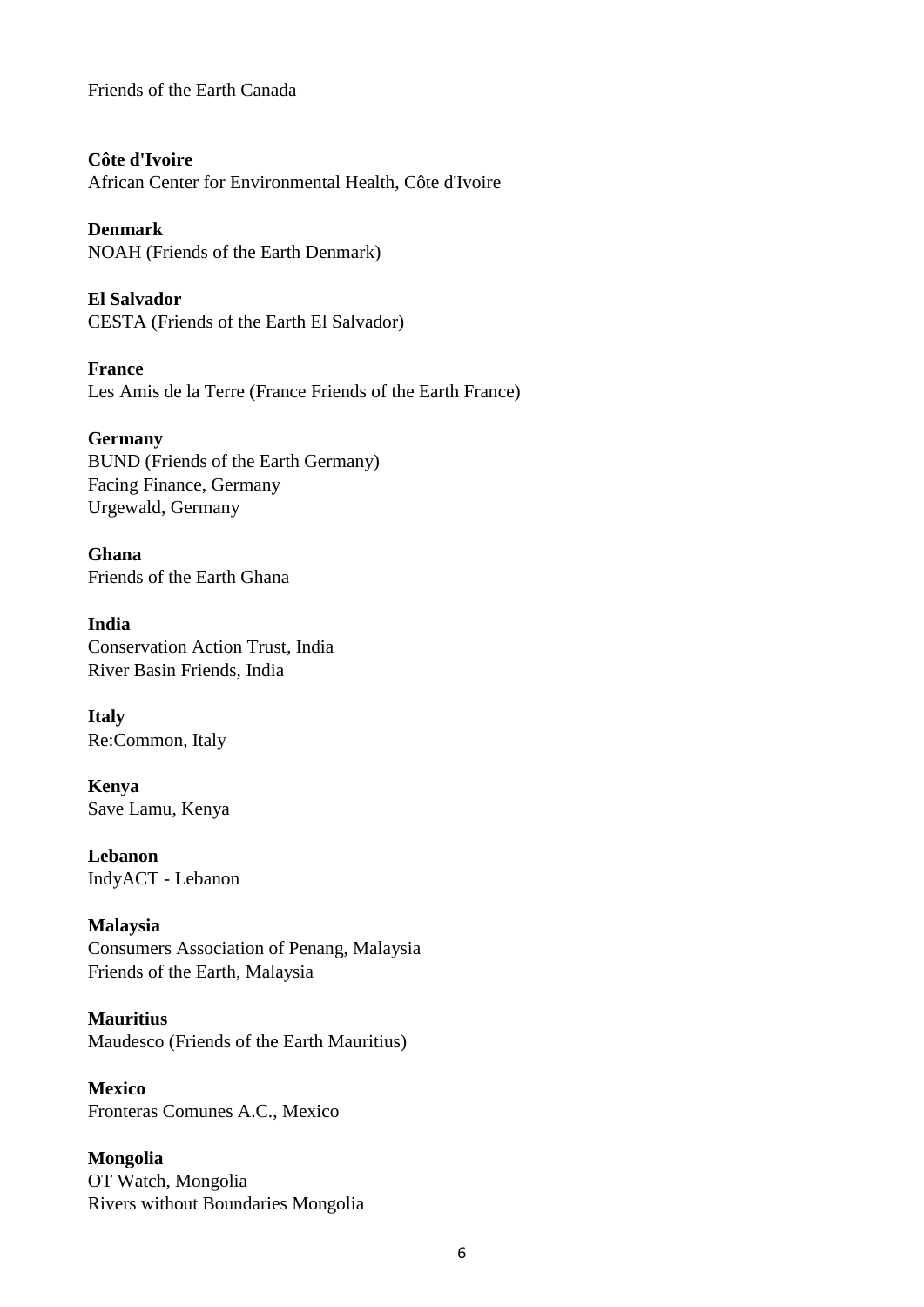**Myanmar** 88 Rakhine Generation Social ၈၈ ပြင့္လင္း (Ayeyawaddy) Action Based Community Development (ABCD) AD 2030 Vision (STW) AD2030 Vision (RTD) Ah Linn Tagar Library (STW) Anndin Youth Arakan National Network (ANN) Arakan Ray Central Organization (A.R.O) Aung Thu Kha Foundation (Kyauk Phyu) Ayearwaddy West Development Organization. AWDO – Magway Bago Youth Network Beautiful Beach Development Network Candle Light CCSN - Chin Civil Society Network Center for Environment and Resources Development in Arakan Dawe Youth Fellowship Dawei Development Association – DDA - Tanninthary Dawei Research Association -DRA Dawei Watch Foundation Development Organization" Earthrights International (ERI) East Light Development Group Eco-Dev ALARM EDU Wave Environment Conservation and Regional Development Environmental protection Group (KTW) Environmental Protection Group (MU) Environmental protection Group (PNG) GPI Green Generation Green Network  $ILAM$  - ရှေ့နေများကွန်ယက် Justice and Peace of Myanmar KECO - Kanpatlet Environment Conversation Organization Khu Mee Women Organization KLDO - Kanpatlet Land Development Organization Ko Yan Taung Gawpaga Group (RB) Kyauk Gyi Development Watch Kyauk Phyu Social Network Light House LNGO Magway MATA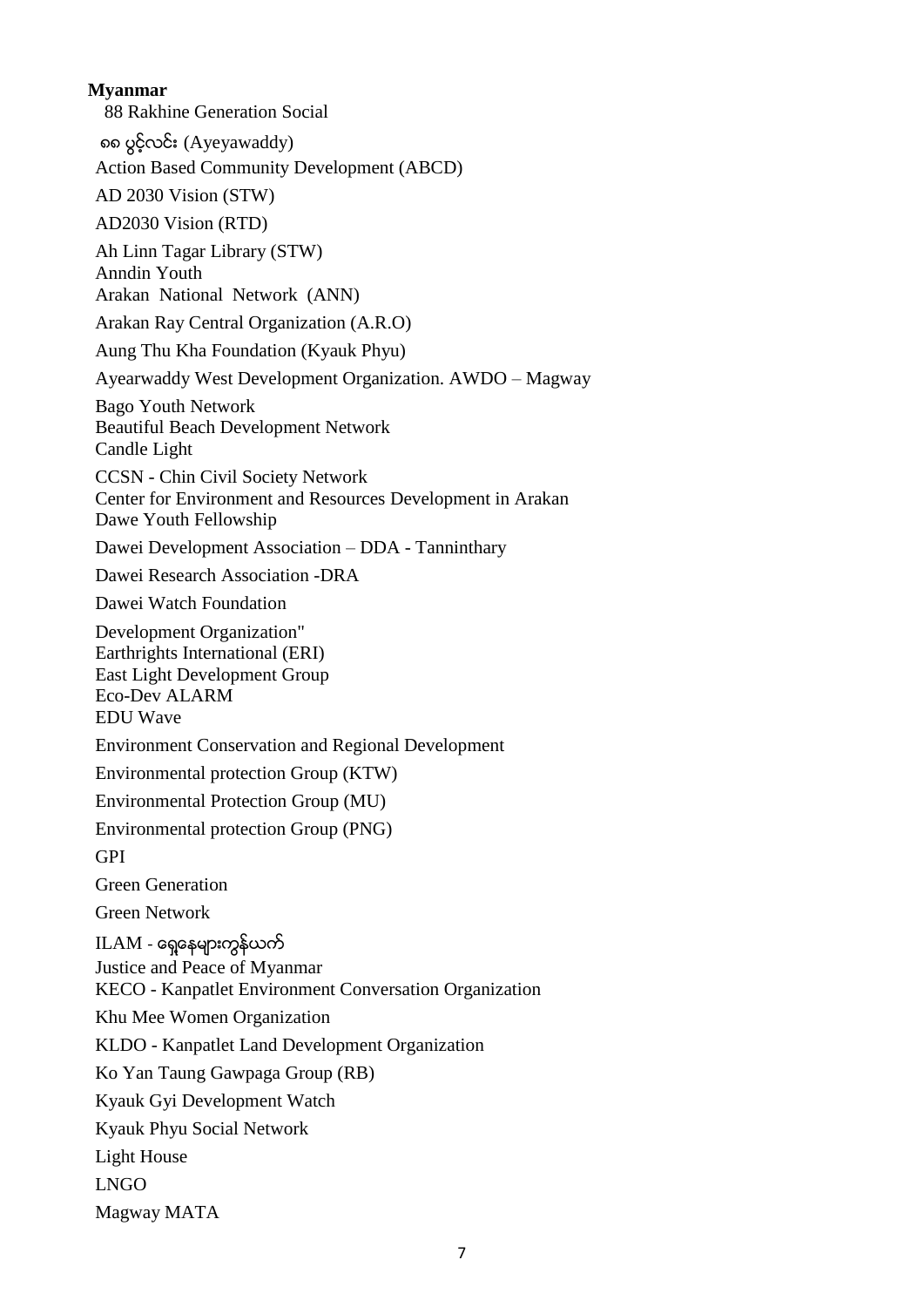MCDO - Matupi Community Development Organization

Megawady Social Network (MA)

MLDNRCO – Mon Land Development and Natural Resources Conservation Organization Mong Pan Youth Association Myanmar Alliance for Transparency and Accountability Myat Won Thit

Myint Ma Kha Guard

NLD ခရိုင်တွဲဖက်အတွင်းရေးမ<del>ူ</del>း

NNER - ဟင်္သာတ

Our Future Initiative Paung Ku People for People

People Resource Group

POPP (Peace for Peaceful Plurism) Progressive Voice, Myanmar Public Network Rahmonnya Peace Foundation Rakhine Coastal Association (GWA)

Rakhine Social Network(PTW)

Rakhine Women Association

Rakhine Women Association (Taung Goat)

Rakhine Women Network (STW)

RDO

Regional Development (Maung Taw) Renewable Energy Association Myanmar (REAM) Rural Development (KPU) Shwe Chan Myae SKY Youth (KPU)

Social Program Aid for Civil Education

Southern Youth

TaKaPaw Tanintharyi Fisheries Partnership Tanintharyi Friends

Tanintharyi Region MATA

Taung Goat Social Network (TG)

Than Dwae Beach Social Network (TDW)

Thazin Legal Aid Tigit ေဒသေစာင့္ေရွာက္ေရးအဖြဲ႕

Wan Lark Rural Development Foundation - ရခိုင္

Yae Kyee Sann - ပဲခူး Yaung Chi Thit Group (MB) Ye Social Society စိမ္းလန္းျပင္ဦးလြင္ နမ္မတူမြို့နယ်ဖွံ့ ဖြိုးေရးနင့်ပတ်ဝန်းကျင်ထိန်းသိမ်းေရးအဖွဲ့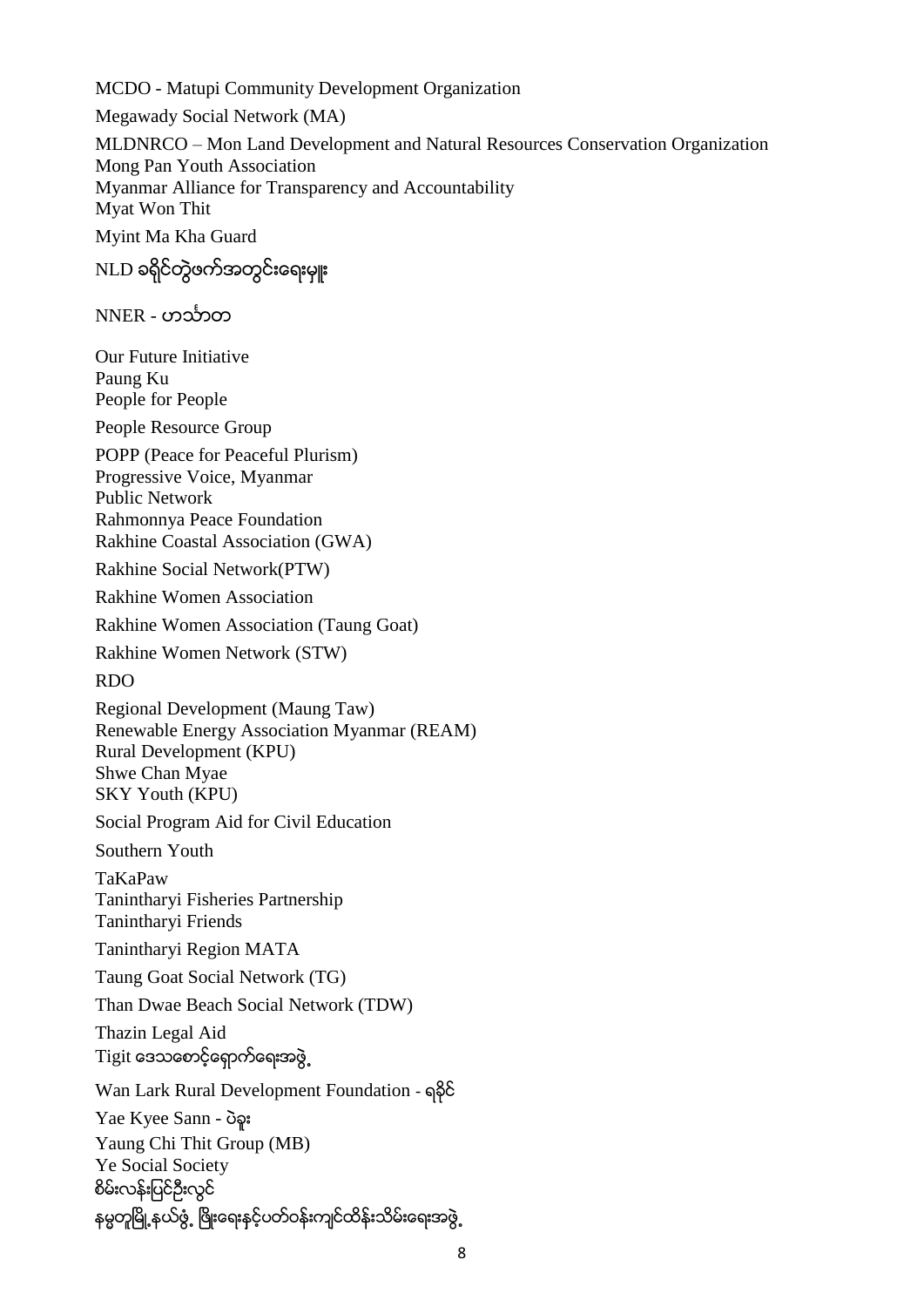```
နာေရးကူညီမွဳေဖာင္ေဒးရွန္း
ပန်းတိုင်ရှင်
ပရဟိတလူငယ်များအဖွဲ့
ပုိက္လုိင္းေစာင့္ၾကည့္ေရးအဖြဲ့
ပ်ိဳးခင္းသစ္- ဧရာဝတီ
 မူစဲကွန်ယက်စုံဖွံ့ဖြိုးတိုးတက်ရေးအသင်း
 မိုင်းကွန်ယက်
ဖြူစင်မေတ္တာ
 ရကၡအားမာန္လူငယ္အဖြဲ့
 ရခိုင်ဒေသ တရားမျတရေးနင့် စိမ်းလန်းစိုပြေရေး အစီအစဉ်
 ရမ်းဗြဲမြိုနယ်ကျေးလက်ဒေသဖွံဖြိုးရေးအဖွဲ
 ရိုးမချစ်သူ
 လူငယ္မ်ဳိးဆက္သစ္အင္အားစု
 သဲကုန်းလူငယ်အဖွဲ့ချုပ်
 အပစ်ရပ် စောင့်ကြည့်ရေးအဖွဲ့ - ချင်း
 အလင္းသီတံ
 အလင္းေစတမန္
 အေနာက္ဘက္ကမ္းေျခသာယာလွပေရး
ဦးရာဇ်မြေလူမှုကူညီရေးအဖွဲ့
 ဧရာဝတီလူမႈဖံြ႔ၿဖိဳးတိုးတက္ေရး
 ေစတီျပင္လူငယ္မ်ားအဖြဲ့
ေစာမူကြန္ယက္
တောင်သူသမဂ္ဂ
ေမယုရင္သြီးလူမွဳဖြံျဖိဳးေရးအဖြဲ့
 ေမာ္ကြန္းသစ္
ေရွ႕ေဆာင္လူမႈဖြ႔ံၿဖိဳးတုိးတက္ေရး
 ေရာင္နီဦး
 ရွှေကျင်ချစ်သူ
ရွေရိပ်စစ်
 အနောက်ဘက်ကမ်းခြေဧရာပတီသဘာပပတ်ပန်းကျင်ထိန်းသိမ်းစောင့်ရှောက်ရေးအဖွဲ့
ကမ္းေျခအားမာန္
ပျားတောင်ဒေသလူမူဖွံ့ဖြိုးေရးအဖွဲ့
သဇင္သြီးသစ္
နေရြောက်လန်းေသာက်ာက်ကြီးေရးအဖွဲ့
```

```
Nepal
Pro Public (Friends of the Earth Nepal)
```
**Netherlands** Both ENDS, Netherlands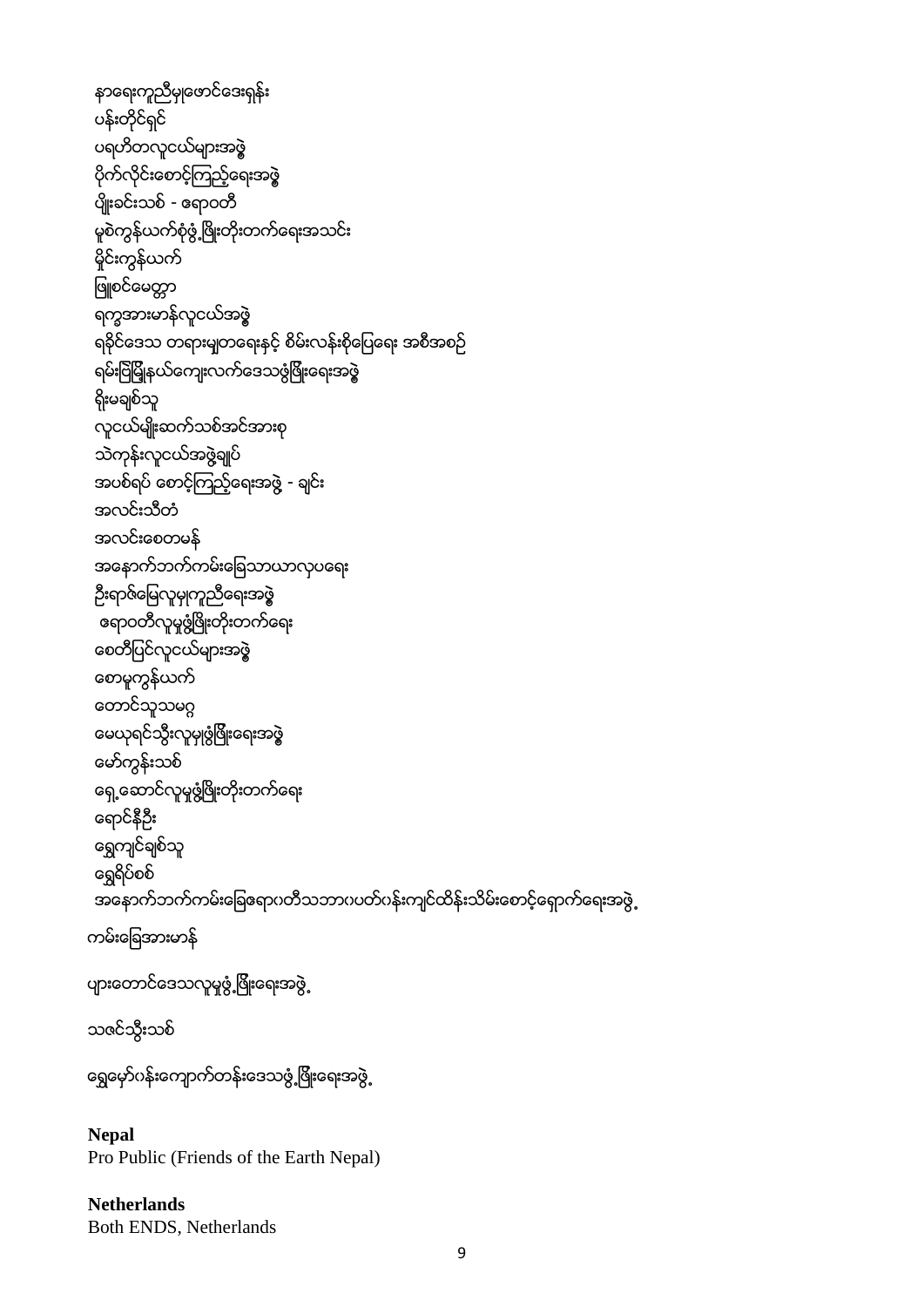Milieudefensie, Netherlands

#### **Norway**

Framtiden i våre hender (Future in our hands), Norway

#### **Papua New Guinea**

Centre for Environmental Law & Community Rights (CELCOR) (Friends of the Earth Papua New Guinea)

### **Philippines**

Aksyon Klima Pilipinas Bagong Alyansang Makabayan-Bohol (New Patriotic Alliance - Bohol), Philippines Bohol People's Art Development Center (BPADCI), Philippines Bol-anong Artista nga may Diwang Dagohoy (BANSIWAG), Philippines Center for Energy, Environment and Development, Philippines Central Visayas People's Network for Life and Environment (Kinabuhi), Inc., Bohol, Philippines Climate Reality Project Pilipinas Cordillera Peoples Alliance, Philippines Danggayan Dagiti Mannalon ti Cagayan Valley - KMP (Cagayan Valley Regional Peasant Alliance), Philippines Farmers Development Center (FARDEC), Bohol Field Office, Philippines Greenpeace Philippines Green Thumb Coalition, Philippines Healthcare without Harm Asia, Philippines Hugpong sa Mag-uumang Bol-anon (HUMABOL) Unity of Boholano Farmers, Philippines KALIKASAN PEOPLES NETWIRK FOR THE ENVIRONMENT, Philippines Legal Rights and Natural Resources Center-Kasama sa Kalikasan (Friends of the Earth Philippines) Philippine Movement for Climate Justice Sanlakas - Philippines Women's Development Center of Bohol, Inc. (WDC), Philippines World Wildlife Fund for Nature Philippines 350 Pilipinas

### **Poland**

Polski Klub Ekologiczny (Friends of the Earth Poland)

### **Russia**

Bureau for Regional Outreach Campaigns – BROC, Russia Biodiversity Conservation Center, Russia ecocenter DRONT, Russia Friends of the Siberian Forests, Russia Russian Social Ecological Union (RSEU) (Friends of the Earth Russia) Sakhalin Environment Watch, Russia Transparent World, Russia

**Sierra Leone** Friends of the Earth Sierra Leone

**South Africa** groundwork (Friends of the Earth South Africa)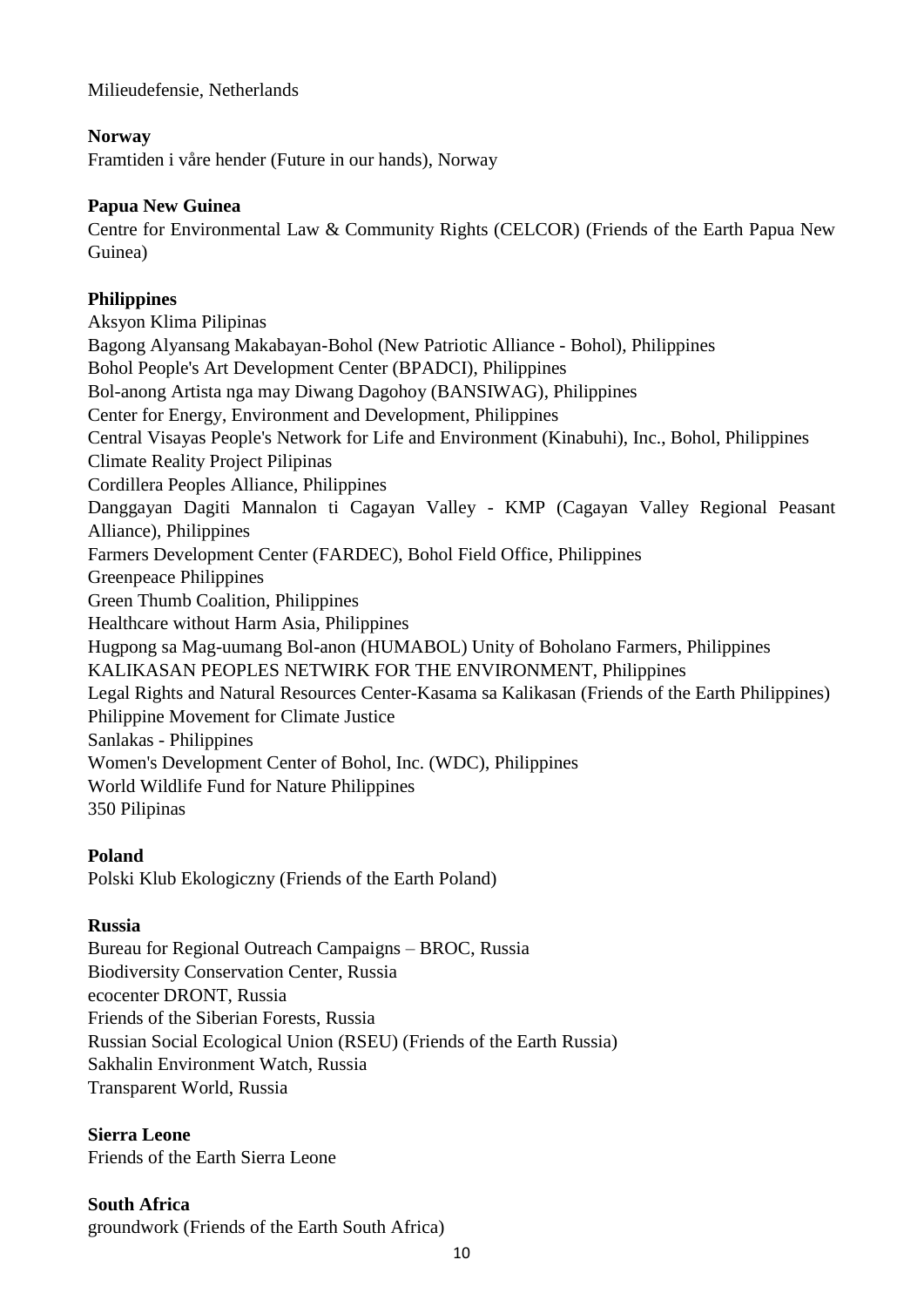**South Korea** Korea Federation for Environmental Movements (Friends of the Earth Korea)

**Sweden** Fair Finance Guide Sweden

**Switzerland** Pro Natura (Friends of the Earth Switzerland)

**Taiwan** Wild at Heart Legal Defense Association, Taiwan

### **Thailand**

Community Resource Centre Foundation, Thailand Ecological Alert and Recovery Thailand (EARTH), Thailand Human Rights And Environment Association (HREA), Thailand Spirit in Education Movement (SEM), Thailand

**Timor Leste** Haburas Foundation (Friends of the Earth Timor Leste)

**Togo** Les Amis de la Terre-Togo

**Tunisia** AEEFG, Tunisia

**Turkmenistan** Ecology Club CATENA, Turkmenistan

**United Kingdom** The Corner House, UK

### **United States of America**

Alaska Community Action on Toxics, USA Friends of the Earth US, USA Sierra Club, USA Ulu Foundation, USA

**Uruguay**

REDES (Friends of the Earth Uruguay)

#### **Vietnam**

The Law and Policy of Sustainable Development Research Center (LPSD), Vietnam

#### **Individuals**

Albena Simeonova, Bulgaria Alexander Arbachakov, Taiga Research and Protection Agency, Russia Arpa Wangkiat, Rangsit University, Thailand